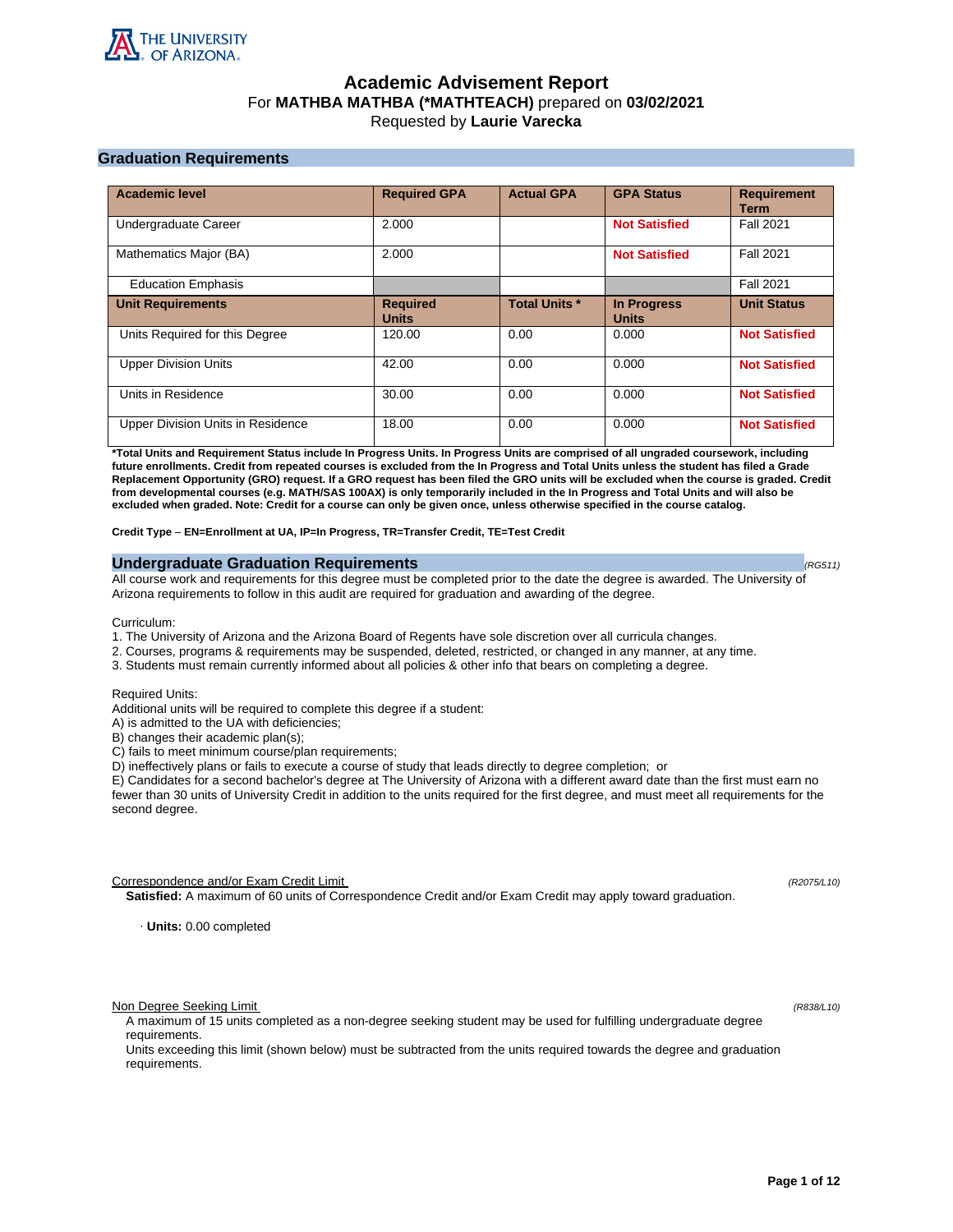

| Non-Community College Units                                                                                                                                                                                                                                                                                                                                                                                                                                                                                                                                                                                                 | (R1227/L10) |
|-----------------------------------------------------------------------------------------------------------------------------------------------------------------------------------------------------------------------------------------------------------------------------------------------------------------------------------------------------------------------------------------------------------------------------------------------------------------------------------------------------------------------------------------------------------------------------------------------------------------------------|-------------|
| Not Satisfied: Non-Community College Units: While there is no limit to the total number of units of course work that may be<br>transferred from an accredited community college to The University of Arizona, no more than 64 units from a 2-year institution<br>may be applied toward the requirements for a bachelor's degree. Therefore, to reach the required 120 units for a bachelor's<br>degree, a minimum of 56 units must be completed from 1) coursework at a 4-year institution, 2) approved credit by examination<br>(refer to UA Catalog for approved examinations and scores), or 3) any combination thereof. |             |
| · Units: 56.00 required, 0.00 completed, 56.00 needed                                                                                                                                                                                                                                                                                                                                                                                                                                                                                                                                                                       |             |
| <b>Success Course Limit</b><br><b>Satisfied:</b> No more than 3 units will apply toward a student's graduation requirements.<br>All Success courses taken can be seen below. Success Course units exceeding the 3 unit maximum must be subtracted from the<br>total units, residency requirements and cumulative grade point average.                                                                                                                                                                                                                                                                                       | (R3297/L15) |
| <b>PE Activity Course Limit</b><br><b>Satisfied:</b> No more than 3 units will apply toward a student's graduation requirements.<br>All PE activity courses taken can be seen below. PE Activity units exceeding the 3 unit maximum must be subtracted from the<br>total units, residency requirements and cumulative grade point average.                                                                                                                                                                                                                                                                                  | (R3297/L25) |
| <b>Foundation Mathematics</b>                                                                                                                                                                                                                                                                                                                                                                                                                                                                                                                                                                                               | (RG1434)    |
| <b>Not Satisfied: Foundation Mathematics</b>                                                                                                                                                                                                                                                                                                                                                                                                                                                                                                                                                                                |             |
| <b>GE Substantial Math Strand</b>                                                                                                                                                                                                                                                                                                                                                                                                                                                                                                                                                                                           | (R2612)     |
| Not Satisfied: Complete 1 course.                                                                                                                                                                                                                                                                                                                                                                                                                                                                                                                                                                                           |             |

# GE Substantial Math Strand (R2612/L10)

**Not Satisfied:** Complete 1 course.

· **Units:** 2.67 required, 0.00 completed, 2.67 needed

| <b>Term</b> | <b>Subject</b> | <b>Catalog Nbr</b> | <b>Course Title</b> | Grade | <b>Units</b> | <b>RptCd</b> | <b>RaDes</b> | <b>Type</b> |
|-------------|----------------|--------------------|---------------------|-------|--------------|--------------|--------------|-------------|
|             |                |                    |                     |       |              |              |              |             |

# **Courses Available**

MATH 122B, MATH 125, MATH 129, MATH 215, MATH 223, MATH 254, MATH 313

| <b>Undergraduate General Education and Foundation Requirements</b><br>(RG507) |        |  |  |  |
|-------------------------------------------------------------------------------|--------|--|--|--|
| Not Satisfied: Undergraduate General Education and Foundation Requirements    |        |  |  |  |
|                                                                               |        |  |  |  |
| <b>Foundation Composition</b>                                                 | (R532) |  |  |  |
| Not Satisfied: Complete 1 of the following 4 Foundation Composition options:  |        |  |  |  |
| 1.3 Course Foundation Composition Sequence                                    |        |  |  |  |
| 2. 2 Course Foundation Composition Sequence                                   |        |  |  |  |
| 3. Honors Composition with grade of C or higher                               |        |  |  |  |
| 4. Honors Composition with a grade of D and Second Semester Composition.      |        |  |  |  |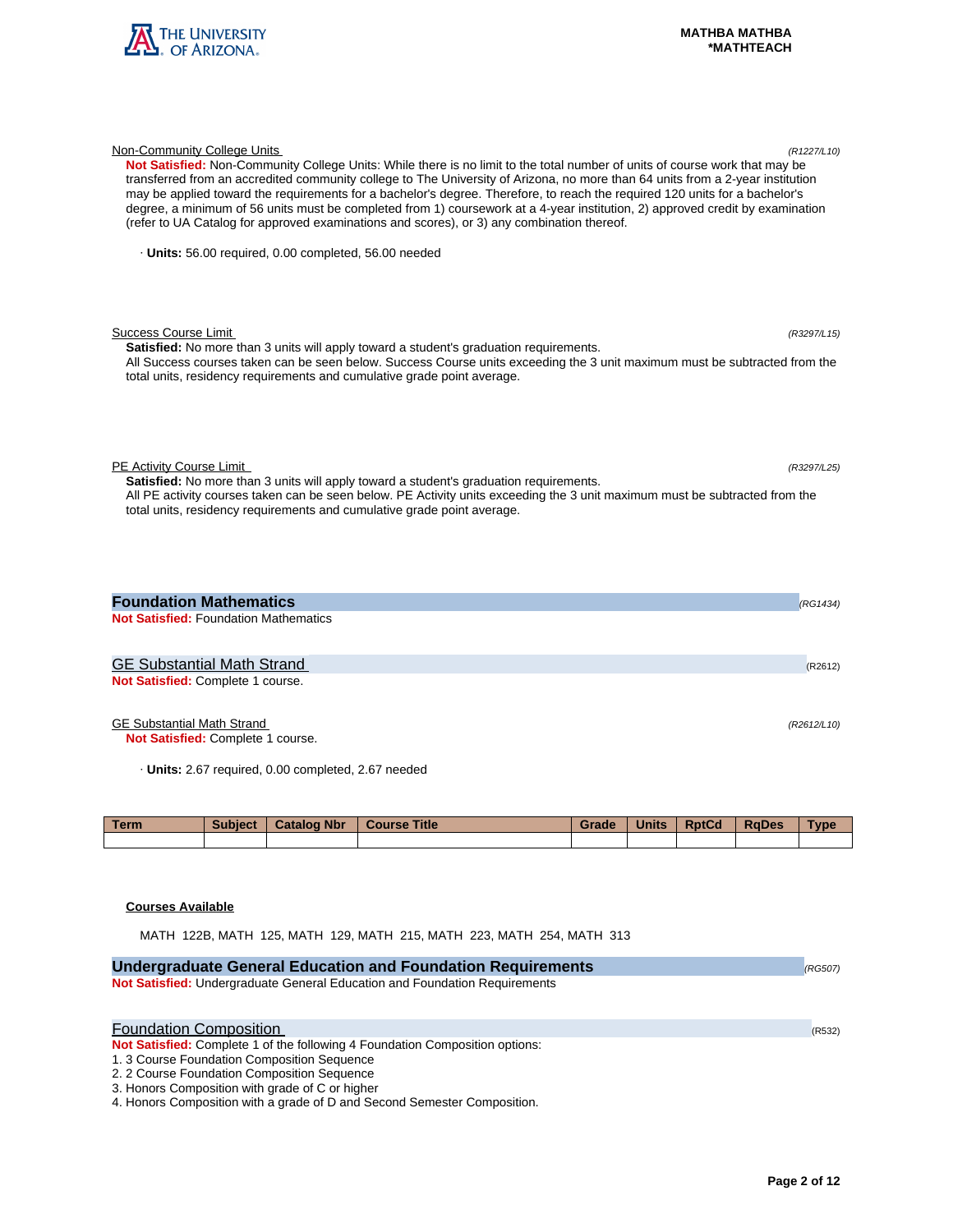

Please note: Students who earn a grade of D in Honors Composition may choose to repeat the course in order to earn a higher grade to satisfy the requirement. Please consult with your major advisor.

Mid-Career Writing Assessment - Complete 2nd semester English Composition with a B grade or higher. Students who do not earn a grade of B or better in 2nd semester English Composition must also satisfy a college or department writing requirement. Consult your major advisor if you do not earn a grade of B in 2nd semester English Composition.

Option 1: Foundation Composition - 3 Course Sequence (R532/L10)

**Not Satisfied:** Complete 3 courses. Complete ENGL 106 AND ENGL 101/107 AND ENGL 102/108.

· **Courses:** 3.00 required, 0.00 completed, 3.00 needed

| Term | <b>Subject</b> | Catalog Nbr | Course Title | Grade | Units | <b>RptCd</b> | <b>RaDes</b> | <b>Type</b> |
|------|----------------|-------------|--------------|-------|-------|--------------|--------------|-------------|
|      |                |             |              |       |       |              |              |             |
|      |                |             |              |       |       |              |              |             |
|      |                |             |              |       |       |              |              |             |

# **Courses Available**

ENGL 1EIB, ENGL 101, ENGL 101A, ENGL 107, ENGL 107A, (\*\*\*) (###), ENGL 102, ENGL 108, ENGL 106

OR Option 2: Foundation Composition - 2 Course Sequence (R532/L20) **Not Satisfied:** Complete 2 courses. Complete ENGL 101/107 AND ENGL 102/108

· **Courses:** 2.00 required, 0.00 completed, 2.00 needed

| Term | <b>Subject</b> | <b>Catalog Nbr</b> | <b>Course Title</b> | Grade | <b>Units</b> | <b>RptCd</b> | <b>RaDes</b> | <b>Type</b> |
|------|----------------|--------------------|---------------------|-------|--------------|--------------|--------------|-------------|
|      |                |                    |                     |       |              |              |              |             |
|      |                |                    |                     |       |              |              |              |             |

## **Courses Available**

ENGL 1EIB, ENGL 101, ENGL 101A, ENGL 107, ENGL 107A, (\*\*\*) (###), ENGL 102, ENGL 108

OR Option 3: Honors Composition (R532/L40)

**Not Satisfied:** Complete 1 course with a C or better.

· **Courses:** 1.00 required, 0.00 completed, 1.00 needed

| <b>Term</b> | <b>Subject</b> | <b>Catalog Nbr</b> | <b>Title</b><br><b>Course</b> | Grade | <b>Units</b> | <b>RptCd</b> | <b>RaDes</b> | <b>Type</b> |
|-------------|----------------|--------------------|-------------------------------|-------|--------------|--------------|--------------|-------------|
|             | <b>ENGL</b>    | 09H                |                               |       |              |              |              |             |

# **Courses Available**

ENGL 109H

| Foundation Second Language - Fourth Semester Proficiency                                                                | (R519) |
|-------------------------------------------------------------------------------------------------------------------------|--------|
| Not Satisfied: Credit will not be given for a course at an equivalent or lower level than prior language credit earned. |        |
| Course must be taken for a grade, not for pass/fail.                                                                    |        |
| Demonstrate fourth semester proficiency in a second language by completing one of the following:                        |        |

1. Complete a Fourth Semester Language Course with a grade of C or higher.

2. Complete Arabic 401 and 1 course with a grade of C of higher from Arabic 424B, 427B or 430B.

3. Pass a language proficiency examination at the fourth semester level

Option 1: Fourth Semester Language Course (R519/L10)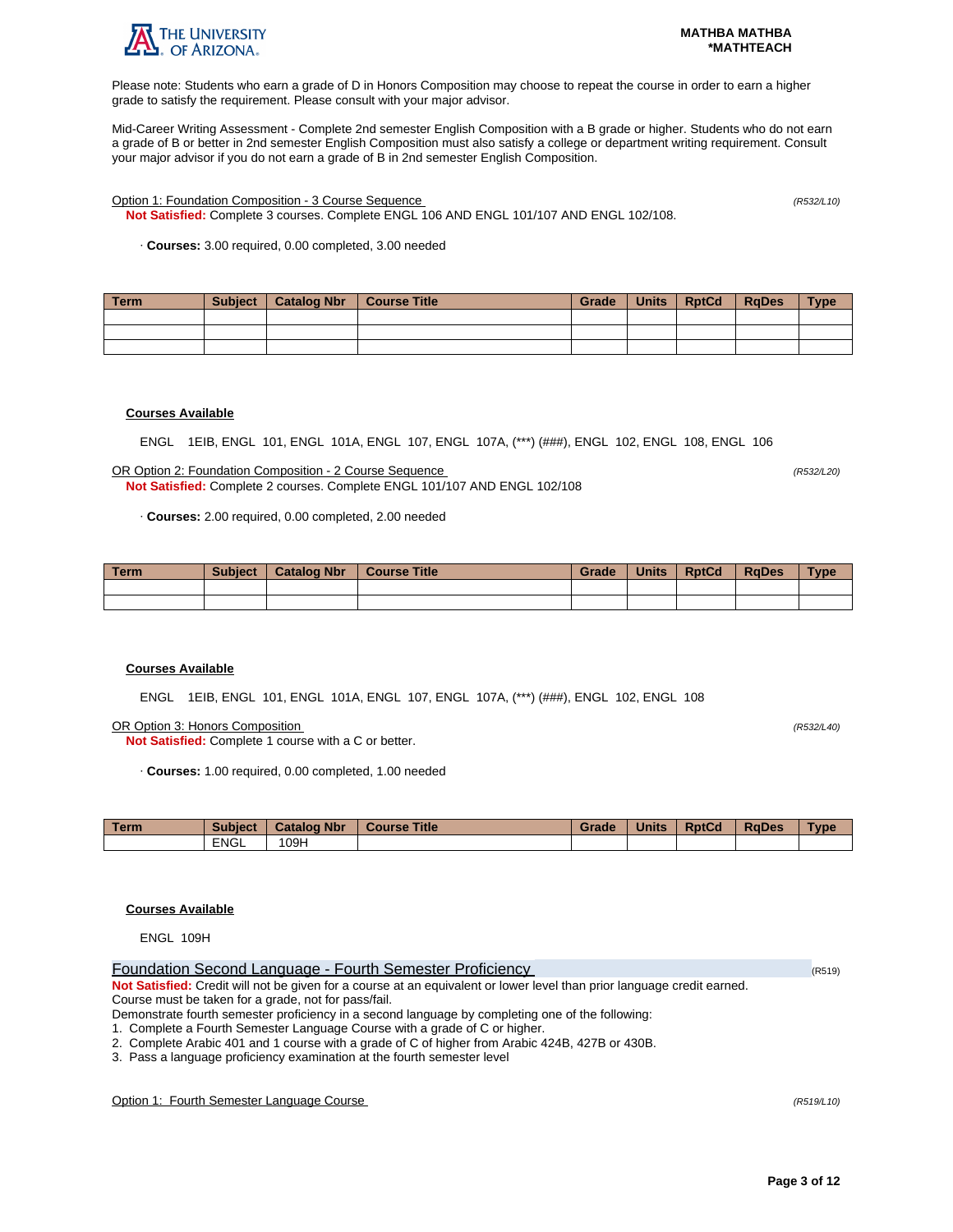

**Not Satisfied:** Complete 1 course with a grade of C or better.

Not from: FREN 325, 373, 375, 393, 399, 399H, 414, 448, 453, HIST 465D, ITAL 330A, 330B, 330C, 330D, 399, 399H, SPAN 397W, 406A, 414, 423A, 423B, 465C, 465D, TTE 414. Courses used to fulfill this requirement may also be used to fulfill other requirements.

· **Courses:** 1.00 required, 0.00 completed, 1.00 needed

| Term | <b>Subject</b> | <b>Catalog Nbr</b> | Course Title | Grade | <b>Units</b> | <b>RptCd</b> | <b>RaDes</b> | <b>Type</b> |
|------|----------------|--------------------|--------------|-------|--------------|--------------|--------------|-------------|
|      |                |                    |              |       |              |              |              |             |

#### **Courses Available**

AIS 204B, ARB 402, ARB 405, ARB 406, ARB 407, ARB 408, CHN 202, CHN 301, CHN 302, CHN 415, CHN 417, CHN 422, CHN 423, CRL 202, CRL 202-SA, CRL 301, CRL 301-SA, CRL 302, CRL 397A, CRL 497A, FREN 202, FREN 212, FREN 301, FREN 302, FREN 320, FREN 410, FREN 420, GER 202, GER 211, GER 301, GER 303, GER 311, GRK 202, GRK 204, GRK 212, GRK 402, GRK 412, GRK 424, ITAL 202, ITAL 202Z, ITAL 301, ITAL 302, ITAL 310, ITAL 320, JPN 202, JPN 301, JPN 302, JPN 405, JPN 421, JPN 422, JUS 203B, JUS 303A, JUS 303B, KOR 202, LAS 330, LAS 381, LAS 425, LAS 481, LAS 482, LAT 202, LAT 212, LAT 400, LAT 401, LAT 405, LING 204B, MAS 381, MAS 481, MAS 482, MENA 203B, MENA 303A, MENA 303B, PHIL 412, PORT 350, PORT 425, PRS 402, PRS 403, PRS 404, PRS 407, PRS 408, RSSS 202, RSSS 301, RSSS 302, RSSS 308, SERP 431B, SPAN 202, SPAN 203, SPAN 206, SPAN 251, SPAN 253, SPAN 323, SPAN 325, SPAN 330, SPAN 333, SPAN 381, SPAN 399, SPAN 425, SPAN 450, SPAN 481, SPAN 482, TURK 402, TURK 403, TURK 404, TURK 407, TURK 408

#### OR Option 2: Arabic Language (R519/L20)

**Not Satisfied:** Complete ARB 401, Intermediate Arabic, plus one additional course from ARB 424B, 427B, 439B, 484B.

· **Courses:** 1.00 required, 0.00 completed, 1.00 needed

| Term | <b>Subject</b> | <b>Catalog Nbr</b> | <b>Course Title</b> | Grade | <b>Units</b> | <b>RptCd</b> | <b>RaDes</b> | <b>Type</b> |
|------|----------------|--------------------|---------------------|-------|--------------|--------------|--------------|-------------|
|      | ARB            | 40 <sup>1</sup>    |                     |       |              |              |              |             |

#### **Courses Available**

ARB 401

AND Option 2: Additional Arabic Courses (R519/L30) **Not Satisfied:** Complete one additional course with a grade of C or better from ARB 424B, 427B, 439B, 484B.

· **Courses:** 1.00 required, 0.00 completed, 1.00 needed

| Term | <b>Subject</b> | <b>Catalog Nbr</b> | Course Title | Grade | <b>Units</b> | <b>RptCd</b> | <b>RaDes</b> | Type |
|------|----------------|--------------------|--------------|-------|--------------|--------------|--------------|------|
|      |                |                    |              |       |              |              |              |      |

# **Courses Available**

ARB 424B, ARB 427B, ARB 439B, ARB 484B

General Education Tier I (R522) (R522)

**Not Satisfied:** Complete each of the following areas.

Tier I Individuals & Societies/150s

**Not Satisfied:** Complete 2 courses, 6 units total. Transfer students with quarter system credits may satisfy Tier One requirements with 2 courses and 5.34 units.

· **Units:** 5.34 required, 0.00 completed, 5.34 needed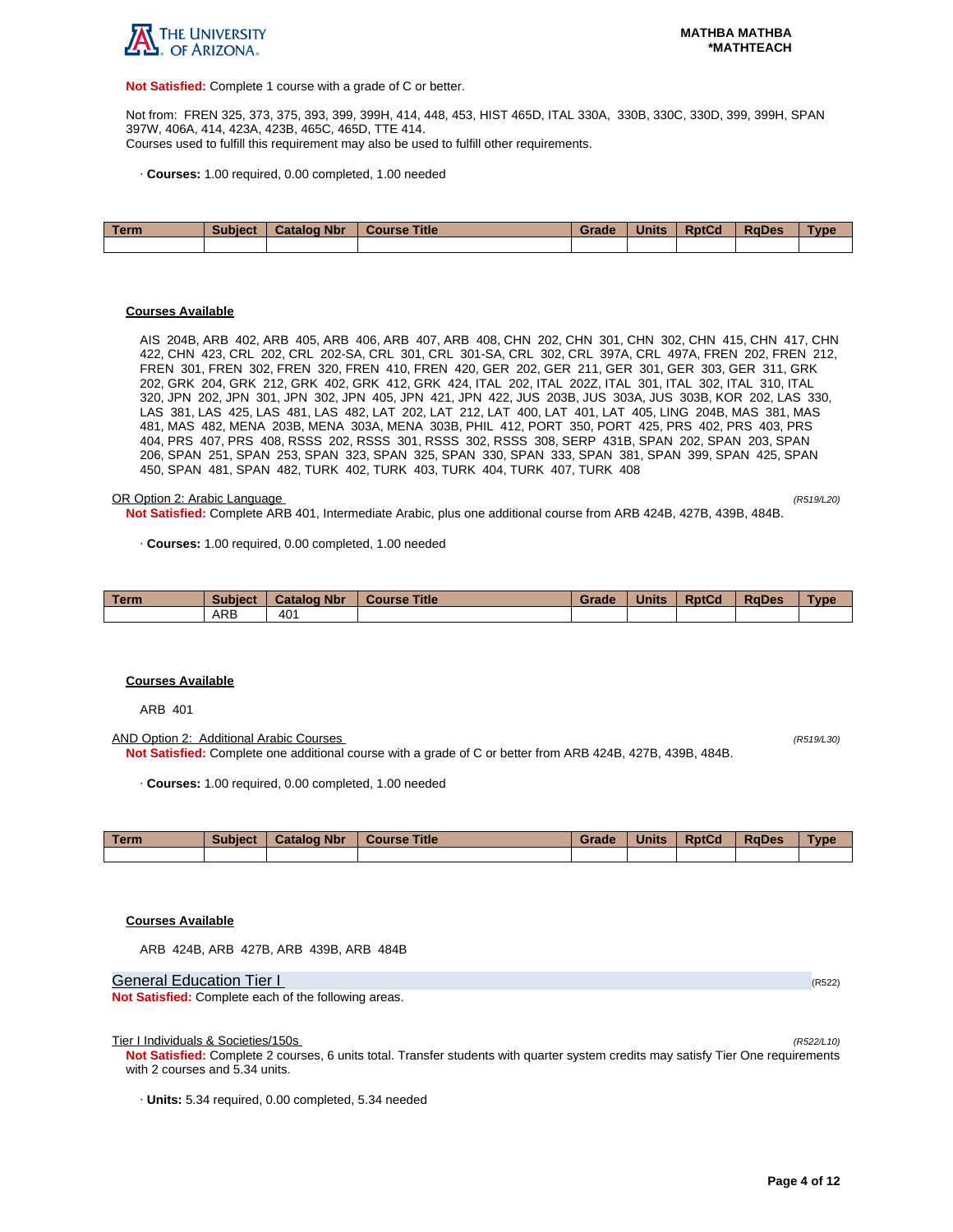

· **Courses:** 2.00 required, 0.00 completed, 2.00 needed

| <b>Term</b> | <b>Subject</b> | <b>Catalog Nbr</b> | <b>Course Title</b> | Grade | <b>Units</b> | <b>RptCd</b> | <b>RaDes</b> | Type |
|-------------|----------------|--------------------|---------------------|-------|--------------|--------------|--------------|------|
|             |                |                    |                     |       |              |              |              |      |
|             |                |                    |                     |       |              |              |              |      |

# **Courses Available**

(\*\*\*) (###), AFAS 150B1, ANTH 150B1, ART 150B1, ART 150B2, EAS 150B1, EDP 150B1, ENGL 150B1, ENGL 150B2, ESOC 150B1, FREN 150B1, FSHD 150B1, FTV 150B1, GEOG 150B1, GEOG 150B2, GER 150B1, GWS 150B1, GWS 150B2, GWS 150B3, GWS 150B4, GWS 150B5, HNRS 150B1, HNRS 150B2, HUMS 150B1, ITAL 150B1, LAR 150B1, LAS 150B1, MAS 150B1, MAS 150B2, MIS 150B1, PAH 150B1, PHIL 150B1, POL 150B1, RCSC 150B1, RCSC 150B2, RELI 150B1, RSSS 150B1, RSSS 150B2, SOC 150B1, SOC 150B2, SPAN 150B1, SPAN 150B2, TLS 150B1, AED 150A1, ANTH 150A1, ART 150A1, ENGL 150A1, GER 150A1, HWRS 150A1, LING 150A1, MIS 150A1, PAH 150A1, PAH 150A2, PAH 150A3, PHIL 150A1, POL 150A1, PSY 150A1, AED 150C1, ANTH 150C1, AREC 150C1, AREC 150C2, AREC 150C3, CLAS 150C1, ECON 150C1, FIN 150C1, FREN 150C1, GEOG 150C1, HIST 150C1, HIST 150C2, HIST 150C3, HIST 150C4, HIST 150C5, HIST 150C6, HNRS 150C1, HPS 150C1, ITAL 150C1, JOUR 150C1, LAS 150B2, LING 150C1, MAS 150C1, MENA 150C1, NSC 150C1, PHIL 150C1, PLP 150C1, POL 150C1, POL 150C2, POL 150C3, PPEL 150C1, RNR 150C1, SOC 150C1, SOC 150C2, TLS 150C1, PHIL 150A2

#### Tier I Natural Sciences/170s (R522/L20)

**Not Satisfied:** Complete 2 courses, 6 units total. Transfer students with quarter system credits may satisfy Tier One requirements with 2 courses and 5.34 units.

· **Units:** 5.34 required, 0.00 completed, 5.34 needed

· **Courses:** 2.00 required, 0.00 completed, 2.00 needed

| Term | <b>Subject</b> | <b>Catalog Nbr</b> | <b>Course Title</b> | Grade | <b>Units</b> | <b>RptCd</b> | <b>RaDes</b> | <b>Type</b> |
|------|----------------|--------------------|---------------------|-------|--------------|--------------|--------------|-------------|
|      |                |                    |                     |       |              |              |              |             |
|      |                |                    |                     |       |              |              |              |             |

#### **Courses Available**

Physical Sciences, AGTM 170A1, ASTR 170A1, ATMO 170A1, BE 170A1, BE 170A2, ENVS 170A1, GC 170A1, GEOG 170A1, GEOS 170A1, HNRS 170A1, HWRS 170A1, MSE 170A1, MSE 170A2, PHYS 170A1, PTYS 170A1, AME 170B1, ASTR 170B1, ASTR 170B2, OPTI 170B1, PTYS 170B2, ANTH 170C1, ANTH 170C2, ECOL 1BCIE, ECOL 170C1, ECOL 170C2, ECOL 170C3, ENTO 170C2, GEOS 170C1, HNRS 170C1, MCB 170C1, NSC 170C1, NSC 170C2, NSCS 170C1, PLS 170C1, PLS 170C2, PLS 170C3, RNR 170C1

Tier I Traditions & Cultures/160s

**Not Satisfied:** Complete 2 courses, 6 units total. Transfer students with quarter system credits may satisfy Tier One requirements with 2 courses and 5.34 units.

- · **Units:** 5.34 required, 0.00 completed, 5.34 needed
- · **Courses:** 2.00 required, 0.00 completed, 2.00 needed

| <b>Term</b> | <b>Subject</b> | <b>Catalog Nbr</b> | Course Title | <b>Grade</b> | <b>Units</b> | <b>RptCd</b> | RaDes | <b>Type</b> |
|-------------|----------------|--------------------|--------------|--------------|--------------|--------------|-------|-------------|
|             |                |                    |              |              |              |              |       |             |
|             |                |                    |              |              |              |              |       |             |

#### **Courses Available**

(\*\*\*) (###), AFAS 160A1, AFAS 160A2, AIS 160A1, ANTH 160A1, ANTH 160A2, ART 160A1, EAS 160A1, EAS 160A2, EAS 160A3, EAS 160A4, EAS 160A5, ENGL 160A1, ENGL 160A2, FREN 160A1, GER 160A1, HIST 160A1, HIST 160A2, MAS 160A1, MENA 160A1, MENA 160A2, POL 160A1, RELI 160A1, CLAS 160B1, DNC 160B1, ENGL 160B1, HIST 160B1, HIST 160B2, ITAL 160B1, POL 160B1, ARC 160C1, DNC 160C1, GER 160C1, GWS 160C1, HIST 160C1, POL 160C1, RSSS 160C1, RSSS 160C2, SPAN 160C1, ACBS 160D1, AFAS 160D1, ANTH 160D2, ANTH 160D3, ARC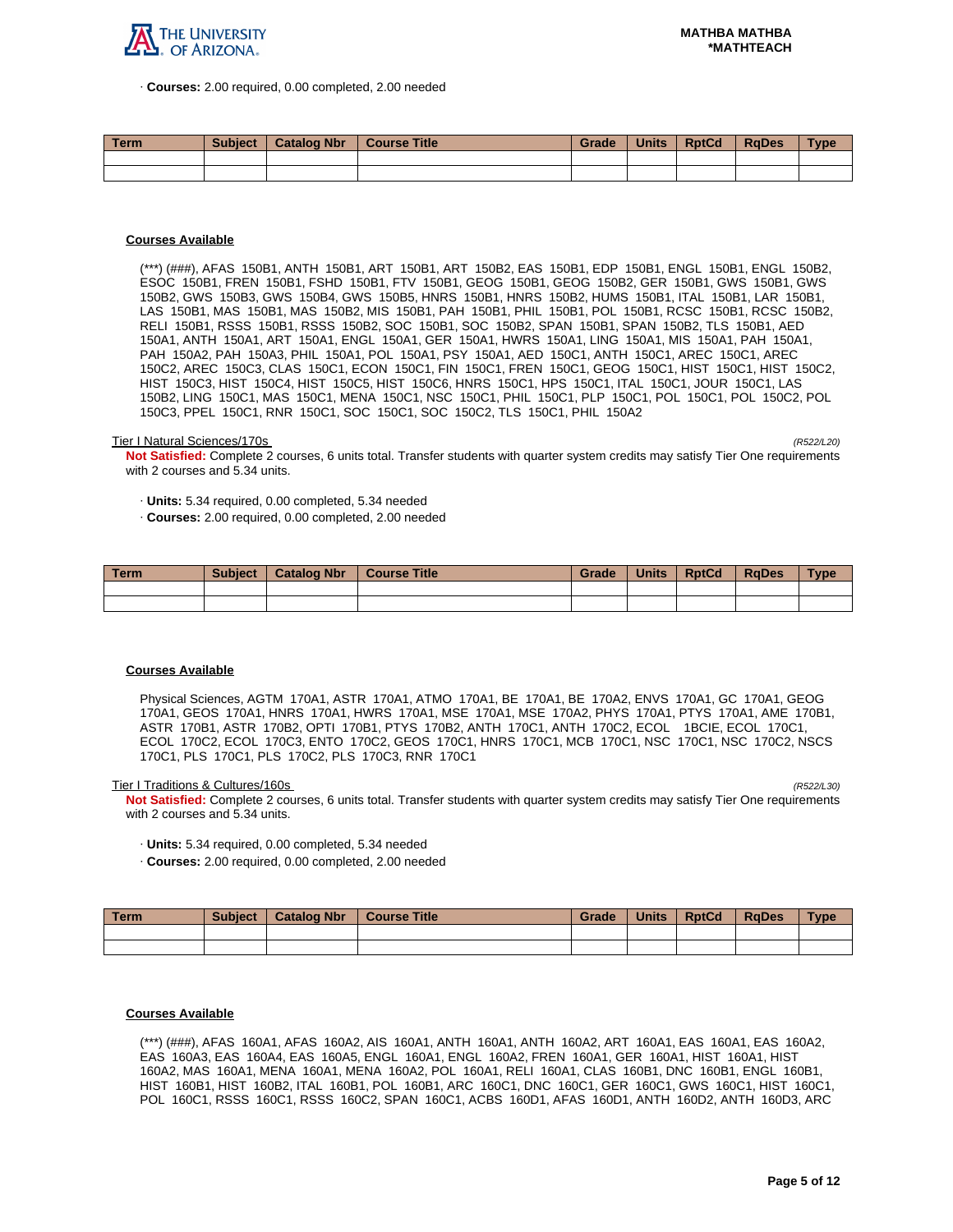

#### **MATHBA MATHBA \*MATHTEACH**

160D1, ART 160D1, ART 160D2, ART 160D3, CLAS 160D2, CLAS 160D3, ENGL 160D1, ENGL 160D2, ENTO 160D1, GER 160D1, GER 160D2, HIST 160D1, HNRS 160D1, HNRS 160D2, HNRS 160D3, HNRS 160D4, ITAL 160D1, JUS 160D1, MUS 160D1, PAH 160D1, PAH 160D2, PAH 160D3, PAH 160D4, PAH 160D5, PHIL 160D1, PHIL 160D2, PHIL 160D3, POL 160D1, RELI 160D1, RELI 160D2, RELI 160D3, RELI 160D4, RELI 160D5, RELI 160D6, RNR 160D1, RSSS 160D1, SPAN 160D1, TAR 160D1

## General Education Tier II (R528)

**Not Satisfied:** Complete each of the following areas.

## Tier II Arts (R528/L10)

**Not Satisfied:** Complete 1 course, 3 units total. Transfer students with quarter system credits may satisfy Tier Two requirements with 2.67 units.

- · **Units:** 2.67 required, 0.00 completed, 2.67 needed
- · **Courses:** 1.00 required, 0.00 completed, 1.00 needed

| Term | <b>Subject</b> | <b>Catalog Nbr</b> | <b>Course Title</b> | Grade | <b>Units</b> | <b>RptCd</b> | <b>RaDes</b> | <b>Type</b> |
|------|----------------|--------------------|---------------------|-------|--------------|--------------|--------------|-------------|
|      |                |                    |                     |       |              |              |              |             |

# **Courses Available**

AFAS 218, AFAS 318, AFAS 371, ANTH 318, ARC 304, ARC 325, ARE 130, ARH 201, ARH 202, ARH 203, ARH 312, ARH 314, ARH 315, ARH 316A, ARH 316B, ARH 319, ARH 320, ARH 321, ARH 322, ARH 324, ARH 325, ARH 329, ART 203, ART 242, ART 282, ART 329, ART 358, CLAS 310, CLAS 329, DNC 100, DNC 101, DNC 112A, DNC 112B, DNC 112C, DNC 143, DNC 144A, DNC 144B, DNC 144C, DNC 152A, DNC 152B, DNC 152C, DNC 175, DNC 176A, DNC 176B, DNC 177C, DNC 177D, DNC 178A, DNC 178B, DNC 178C, DNC 179A, DNC 200, DNC 276A, ENGL 201, ENGL 209, ENGL 210, ENGL 300, ENGV 300, FTV 352, FTV 375, HNRS 203H, HNRS 216, HNRS 218, HNRS 220, HNRS 222, ISTA 301, JPN 245, LAS 322, LAS 337, MAS 337, MUS 100, MUS 101A, MUS 107, MUS 108, MUS 109, MUS 206, MUS 231, MUS 328, MUS 334, MUS 335, MUS 337, MUS 344, MUS 360, RELI 227, RELI 240, RELI 345, TAR 100, TAR 103, TAR 303, (\*\*\*) (###)

## Tier II Humanities (R528/L20)

**Not Satisfied:** Complete 1 course, 3 units total. Transfer students with quarter system credits may satisfy Tier Two requirements with 2.67 units. Prerequisite course work in Tier 1 Traditions and Cultures (TRAD) must be completed prior to taking. If LAT 201 or 202 are used to fulfill Foundation Second Language Proficiency, they cannot be used to fulfill Tier II Humanities.

- · **Units:** 2.67 required, 0.00 completed, 2.67 needed
- · **Courses:** 1.00 required, 0.00 completed, 1.00 needed

| <b>Term</b> | <b>Subject</b> | <b>Catalog Nbr</b> | <b>Course Title</b> | Grade | <b>Units</b> | <b>RptCd</b> | <b>RaDes</b> | Type |
|-------------|----------------|--------------------|---------------------|-------|--------------|--------------|--------------|------|
|             |                |                    |                     |       |              |              |              |      |

#### **Courses Available**

AFAS 200, AFAS 222, AFAS 224, AFAS 230, AFAS 245, AFAS 249, AFAS 255, AFAS 310, AFAS 314, AFAS 320, AFAS 335, AFAS 342, AFAS 365, AFAS 373, AFAS 374, AFAS 377, AFAS 381, AIS 212, AIS 381, ANTH 222, ANTH 300, ANTH 349, ARC 220, ARC 303, ARH 300, ARH 329, ART 329, ART 360, CHN 241, CHN 245, CHN 345, CLAS 220, CLAS 221, CLAS 222, CLAS 260, CLAS 300, CLAS 312, CLAS 329, CLAS 335, CLAS 342, CLAS 346, CLAS 349, CLAS 351, CLAS 352, CLAS 353, CLAS 355, EAS 201, EAS 358, EAS 359, ENGL 220A, ENGL 220B, ENGL 228, ENGL 229, ENGL 230, ENGL 231, ENGL 245, ENGL 248B, ENGL 260, ENGL 264, ENGL 265, ENGL 266, ENGL 267, ENGL 280, ENGL 342, ENGL 360, ENGL 375, ENGL 377, ENGV 360, FREN 245, FREN 249, FREN 280, FREN 282, FREN 283, FREN 284, FREN 314, FREN 373, FREN 374, FREN 375, FTV 325, GER 233, GER 242, GER 246, GER 272, GER 273, GER 276, GER 278, GER 312, GER 320, GER 325, GER 371, GER 373, GER 375, GER 376, GER 379, GER 380, GWS 200, GWS 317, GWS 330, GWS 342, GWS 373, HIST 224, HIST 247, HIST 272, HIST 277A, HIST 277B, HIST 278, HIST 307, HIST 316, HIST 372A, HIST 372B, HNRS 200, HNRS 208H, HNRS 209, HNRS 210, HNRS 212, HNRS 302, ITAL 230, ITAL 240, ITAL 250A, ITAL 250B, ITAL 250C, ITAL 250D, ITAL 330B, JPN 220, JPN 272, JPN 311, JUS 301, JUS 325, JUS 372A, JUS 372B, JUS 376, KOR 251, LAS 310, LAS 335, LAT 201, LAT 202, LAW 360, MENA 277A, MENA 277B, MENA 342, MENA 372A, MENA 372B, PA 321, PAH 200, PAH 201, PAH 220, PAH 221, PAH 230, PAH 231, PAH 260, PAH 331, PHIL 210, PHIL 213, PHIL 220, PHIL 222, PHIL 260, PHIL 261, PHIL 262, PHIL 321, PHIL 325, PHIL 330, PRS 342, RELI 203, RELI 210, RELI 211, RELI 212, RELI 220, RELI 220A, RELI 220B, RELI 230, RELI 241, RELI 255, RELI 277A, RELI 280, RELI 300, RELI 303, RELI 304, RELI 325, RELI 335, RELI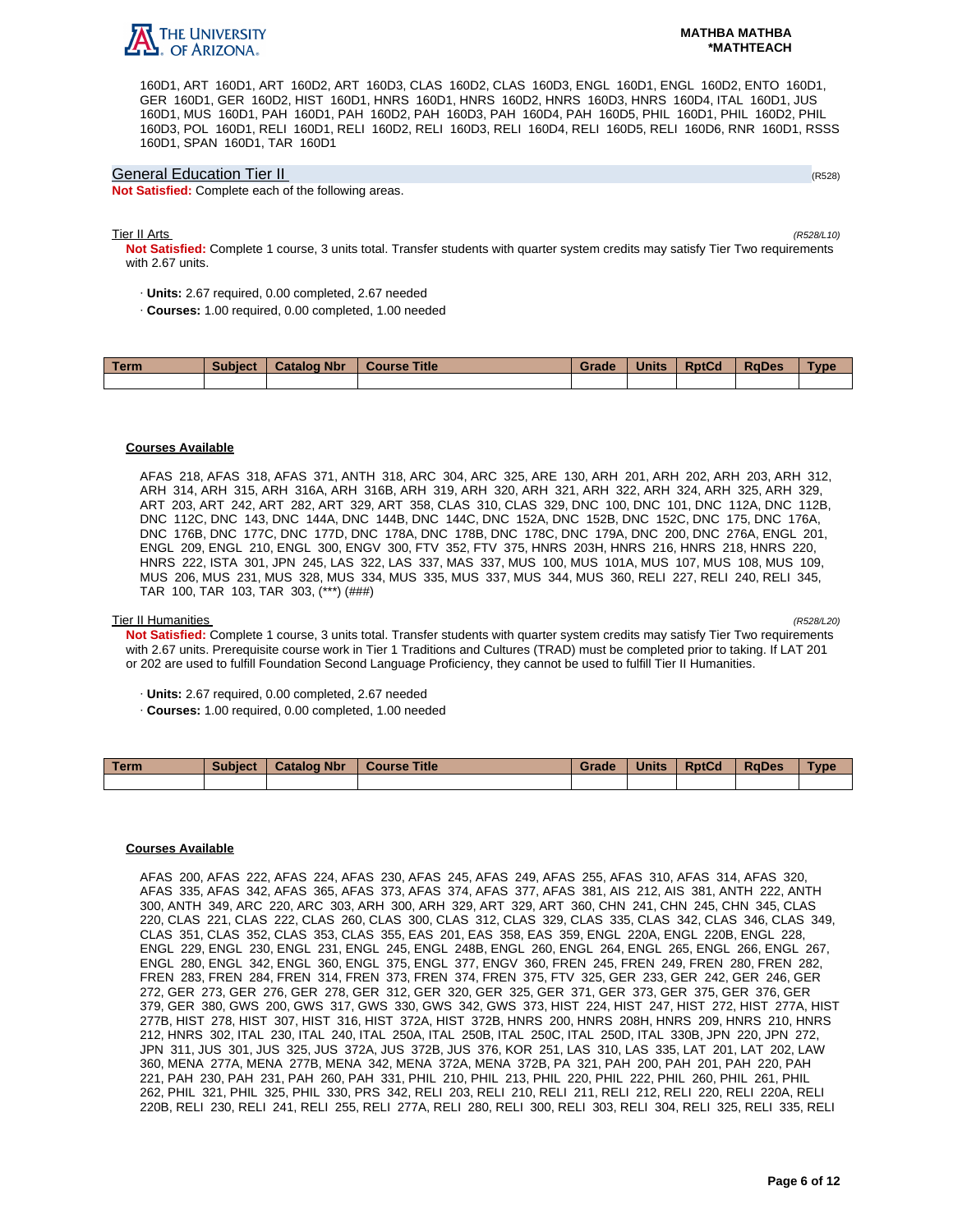

342, RELI 350, RELI 358, RELI 359, RELI 363, RELI 367, RELI 372A, RELI 372B, RELI 379, RELI 381, RELI 385, RSSS 210, RSSS 212, RSSS 280, RSSS 304, RSSS 310, RSSS 311, RSSS 325, RSSS 335, RSSS 340, RSSS 345, RSSS 350, SPAN 210, SPAN 220, (\*\*\*) (###)

#### Tier II Natural Sciences (R528/L40)

**Not Satisfied:** Complete 1 course, 3 units total. Transfer students with quarter system credits may satisfy Tier Two requirements with 2.67 units. Prerequisite course work in Tier 1 (NATS) must be completed prior to taking.

- · **Units:** 2.67 required, 0.00 completed, 2.67 needed
- · **Courses:** 1.00 required, 0.00 completed, 1.00 needed

| Term | Subject   Catalog Nbr | Course Title | Grade | <b>Units</b> | <b>RptCd</b> | RaDes | <b>Type</b> |
|------|-----------------------|--------------|-------|--------------|--------------|-------|-------------|
|      |                       |              |       |              |              |       |             |

### **Courses Available**

ACBS 310, ANTH 201, ANTH 257A, ANTH 257B, ANTH 258, ANTH 261, ANTH 324, ANTH 326, ANTH 327, ANTH 364, ANTV 364, ASTR 201, ASTR 202, ASTR 203, ASTR 204, ASTR 206, ASTR 208, ASTR 214, ATMO 325, ATMO 336, CHEM 257A, ECOL 206, ECOL 220, ECOL 223, ECOL 230, ECOL 250, ECOL 280, ECOL 310, ENGR 225, ENGR 257A, ENGR 257B, ENGR 258, ENTO 310, ENVS 210, GEOG 220, GEOG 230, GEOG 240, GEOS 212, GEOS 214, GEOS 216, GEOS 218, GEOS 220, GEOS 222, HNRS 202H, HNRS 219, HWRS 201, HWRS 202, HWRS 203, HWRS 204, MCB 239, MCB 261, MIC 204, MIC 310, MNE 201, MSE 220, MSE 225, MSE 257A, MSE 257B, MSE 258, NSC 310, NSC 353, NSC 375, OPTI 200, PHIL 305, PHIV 305, PHYS 200, PSY 220, PTYS 206, PTYS 212, PTYS 214, SCI 203, SLHS 261, SLHS 263, SLHS 267, SLHS 270, SLHS 362, TLS 201, WFSC 223, (\*\*\*) (###)

# Diversity Emphasis Course (R531)

**Not Satisfied:** One course must be taken that focuses on Gender, Race, Class, Ethnicity, Sexual Orientation or Non-Western Area Studies.

Courses used to fulfill this requirement may also be used to fulfill other requirements.

**Diversity Emphasis Course** (R531/L10)

**Not Satisfied:** General Education Diversity Emphasis Course: Gender, Race, Class, Ethnicity, Sexual Orientation or Non-Western Area Studies.

· **Courses:** 1.00 required, 0.00 completed, 1.00 needed

| <b>Term</b> | Subject | <b>Catalog Nbr</b> | <b>Course Title</b> | Grade | <b>Units</b> | <b>RptCd</b> | <b>RaDes</b> | <b>Type</b> |
|-------------|---------|--------------------|---------------------|-------|--------------|--------------|--------------|-------------|
|             |         |                    |                     |       |              |              |              |             |

#### **Courses Available**

AED 408, AFAS 150B1, AFAS 160A1, AFAS 160A2, AFAS 218, AFAS 220, AFAS 222, AFAS 223, AFAS 230, AFAS 245, AFAS 249, AFAS 255, AFAS 260, AFAS 302, AFAS 304A, AFAS 304B, AFAS 306, AFAS 310, AFAS 311D, AFAS 314, AFAS 318, AFAS 330, AFAS 335, AFAS 340, AFAS 342, AFAS 345, AFAS 365, AFAS 371, AFAS 373, AFAS 374, AFAS 376, AFAS 377, AFAS 381, AFAS 444, AFAS 467, AFAS 468, AIS 160A1, AIS 200, AIS 210, AIS 212, AIS 220, AIS 346, AIS 347, AIS 381, AIS 467, ANTH 150A1, ANTH 160A1, ANTH 160A2, ANTH 201, ANTH 202, ANTH 203, ANTH 220, ANTH 222, ANTH 307, ANTH 314, ANTH 318, ANTH 320, ANTH 323, ANTH 325, ANTH 330, ANTH 339, ANTH 346, ANTH 347, ANTH 358, ANTH 375, ANTH 402, ANTH 450, ANTH 467, ANTV 307, ANTV 375, ARH 203, ART 160A1, CHN 245, CHN 251, CHN 276, CHN 331, CHN 341, CHN 345, CHN 419, CHN 420, CHN 429, CHN 468, CHN 482, CHN 483, CHS 202, CLAS 150C1, CLAS 323, CLAS 362, DNC 177C, DNC 177D, DNC 178A, DNC 178B, DNC 178C, DNC 179A, EAS 130, EAS 160A1, EAS 160A2, EAS 160A3, EAS 160A4, EAS 160A5, EAS 201, EAS 202, EAS 280, EAS 333, EAS 358, EAS 359, EAS 402, EAS 484, EAS 496C, ENGL 150B2, ENGL 160A1, ENGL 160A2, ENGL 228, ENGL 229, ENGL 230, ENGL 245, ENGL 342, ENGL 377, ENGL 429, ENVS 310, FCM 201, FREN 150B1, FREN 150C1, FREN 160A1, FREN 230, FREN 231, FREN 245, FREN 249, FREN 314, FREN 373, FREN 374, FTV 150B1, FTV 251, GEOG 205, GEOG 210, GEOG 251, GEOG 252, GEOG 311D, GEOG 311E, GER 160A1, GER 274, GER 278, GER 373, GER 376, GWS 150B5, GWS 200, GWS 240, GWS 253, GWS 254, GWS 260, GWS 306, GWS 323, GWS 324, GWS 328, GWS 330, GWS 335, GWS 342, GWS 362, GWS 373, GWS 402, GWS 427, GWS 448, GWS 459, GWS 468, HIST 160A1, HIST 160A2, HIST 253, HIST 254, HIST 272, HIST 276, HIST 277A, HIST 278, HIST 306, HIST 307, HIST 370A, HIST 370B, HIST 372A, HIST 372B, HIST 482, HNRS 160D4, HNRS 204H, HPS 387, HPS 444, HUMS 150B1, HUMS 205, HUMS 376, HUSV 310, ITAL 150B1, ITAL 150C1, ITAL 231, ITAL 330B, ITAL 330D, JOUR 360, JPN 220, JPN 245, JPN 272, JPN 304, JPN 308, JPN 310, JPN 311, JPN 314, JPN 402, JPN 411, JPN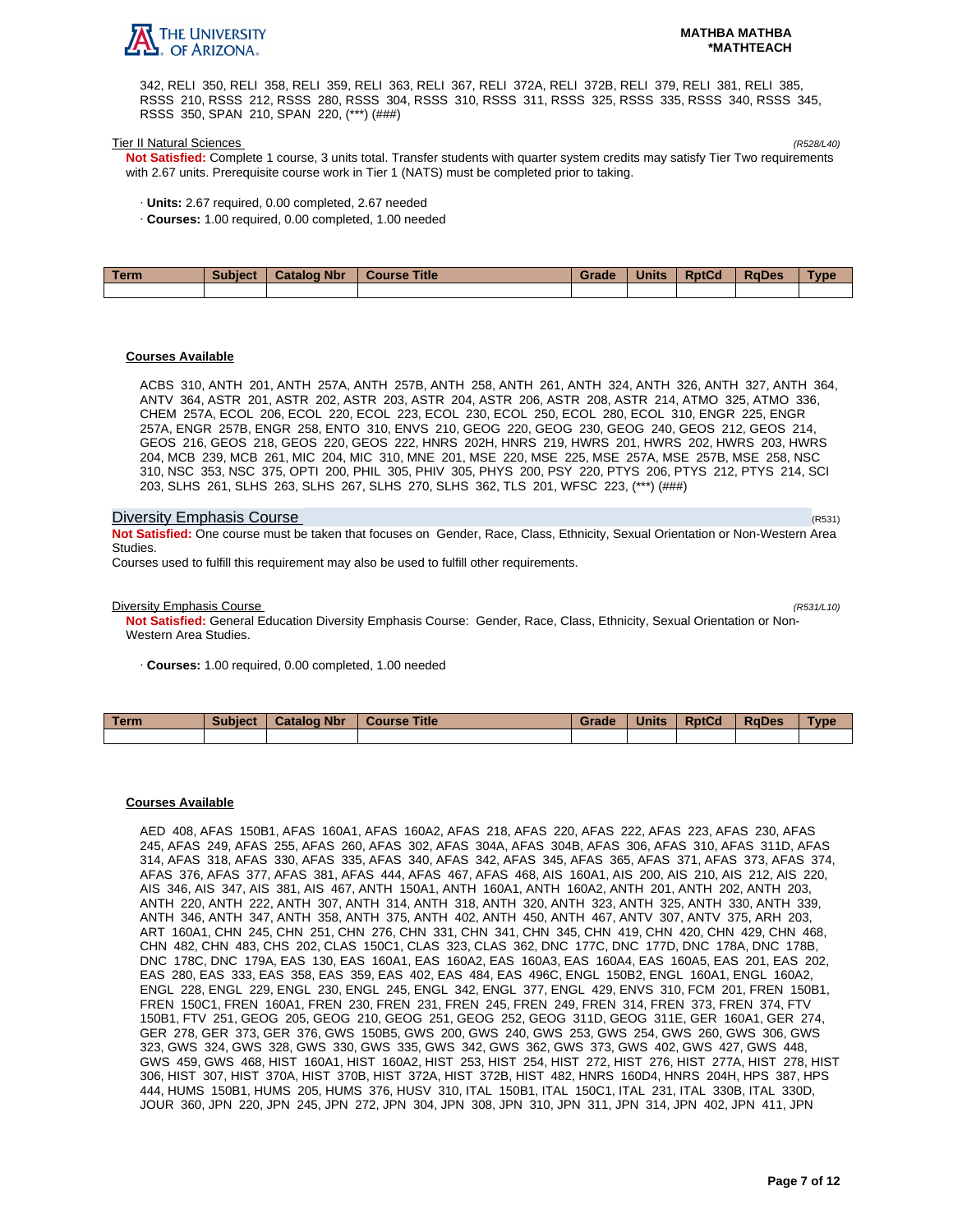

# **MATHBA MATHBA \*MATHTEACH**

412, JPN 440, JPN 441, JPN 446A, JPN 446B, JPN 450, JPN 485, JPN 486, JPN 489, JPN 495B, JPN 496A, JPN 496C, JUS 325, JUS 370A, JUS 370B, JUS 372A, JUS 372B, JUS 376, KOR 245, KOR 251, LAS 251, LAS 310, LAS 312, LAS 335, LAS 337, LAS 345, LAW 389, LING 210, LING 304, LING 330, LING 402, LING 411, LING 412, LING 419, LING 420, LING 496C, MAS 160A1, MAS 265, MAS 330, MAS 337, MAS 365, MAS 467, MENA 160A1, MENA 160A2, MENA 251, MENA 277A, MENA 311E, MENA 330, MENA 334, MENA 372A, MENA 372B, MENA 375, MENA 441, MIS 150B1, MNE 201, MUS 109, MUS 231, MUS 334, MUS 335, MUS 337, MUS 344, NESV 375, PA 312, PAH 160D1, PAH 160D2, PAH 220, PAH 221, PAH 260, PAH 310, PHIL 222, PHIL 223, PHIL 325, PHIL 330, POL 160A1, POL 312, POL 330, POL 335, POL 345, POL 441, POL 464, POL 468, POL 476, PSY 216, RELI 130, RELI 160A1, RELI 160D4, RELI 160D5, RELI 160D6, RELI 210, RELI 212, RELI 220, RELI 230, RELI 235, RELI 240, RELI 277A, RELI 301, RELI 302, RELI 303, RELI 308, RELI 314, RELI 323, RELI 324, RELI 330, RELI 331, RELI 333, RELI 334, RELI 335, RELI 345, RELI 350, RELI 358, RELI 359, RELI 360, RELI 363, RELI 367, RELI 370A, RELI 370B, RELI 372A, RELI 372B, RELI 381, RELI 402, RELI 483, RELI 484, RELI 485, RELI 486, RELI 489, RSSS 150B2, RSSS 212, RSSS 305, RSSS 315, RSSS 320, RSSS 328, RSSS 350, SOC 202, SOC 220, SOC 222, SOC 260, SOC 280, SOC 324, SOC 325, SOC 355, SOC 357, SOC 427, SOC 432, SOC 448, SOC 450, SOC 459, SOC 467, SPAN 150B1, SPAN 150B2, SPAN 210, TAR 303, TLS 150C1

# **Additional Coursework** (RG521)

Courses listed in this section may include general elective credits, UA courses and transferable courses from other institutions. Consult with your advisor to determine if courses listed in this section may be used to fulfill a requirement or sub-requirement in your degree program.

Courses taken for Pass/Fail option can only count as elective credit. They cannot fulfill any General Education, Major, or Minor requirements.

# **BA in Mathematics**  $(RC664)$

**Not Satisfied:** Will appear fully satisfied when student satisfies Mathematics Supporting Computer Science, Math Major Core Requirements, and selects an emphasis. All emphases require a minimum of 15 units of 400-level coursework in the major.

Equivalent MATV courses may be available through UA South. For approved courses consult with your advisor.

# Mathematics Supporting Computer Science (RNS) and RNS and RNS and RNS and RNS and RNS and RNS and RNS and RNS and RNS and RNS and RNS and RNS and RNS and RNS and RNS and RNS and RNS and RNS and RNS and RNS and RNS and RNS

**Satisfied:** Will appear fully satisfied when student satisfies Computer Science requirements.

Computer Science (R15805/L10)

**Not Satisfied:** Complete 1 course. Consult your advisor for a list of alternative programming courses.

Courses used to fulfill this requirement may be used to fulfill other requirements.

· **Courses:** 1.00 required, 0.00 completed, 1.00 needed

| Term | <b>Subject</b> | <b>Catalog Nbr</b> | <b>Title</b><br><b>Course</b> | Grade | <b>Units</b> | <b>RptCd</b> | <b>RaDes</b> | Гуре |
|------|----------------|--------------------|-------------------------------|-------|--------------|--------------|--------------|------|
|      |                |                    |                               |       |              |              |              |      |

# **Courses Available**

CSC 110, CSC 120, CSC 250, ISTA 130

# Math Major Core Requirements (R971) 2008 12:00 12:00 12:00 12:00 12:00 12:00 12:00 12:00 12:00 12:00 12:00 12:00 12:00 12:00 12:00 12:00 12:00 12:00 12:00 12:00 12:00 12:00 12:00 12:00 12:00 12:00 12:00 12:00 12:00 12:00 1

**Not Satisfied:** Will appear fully satisfied when student satisfies Calculus I and Core Courses.

# $Calculus 1$  (R971/L10)

**Not Satisfied:** Complete 1 course

· **Courses:** 1.00 required, 0.00 completed, 1.00 needed

| <b>Term</b> | <b>Subject</b> | <b>Catalog Nbr</b> | <b>Course Title</b> | Grade | <b>Units</b> | <b>RptCd</b> | <b>RaDes</b> | <b>Type</b> |
|-------------|----------------|--------------------|---------------------|-------|--------------|--------------|--------------|-------------|
|             |                |                    |                     |       |              |              |              |             |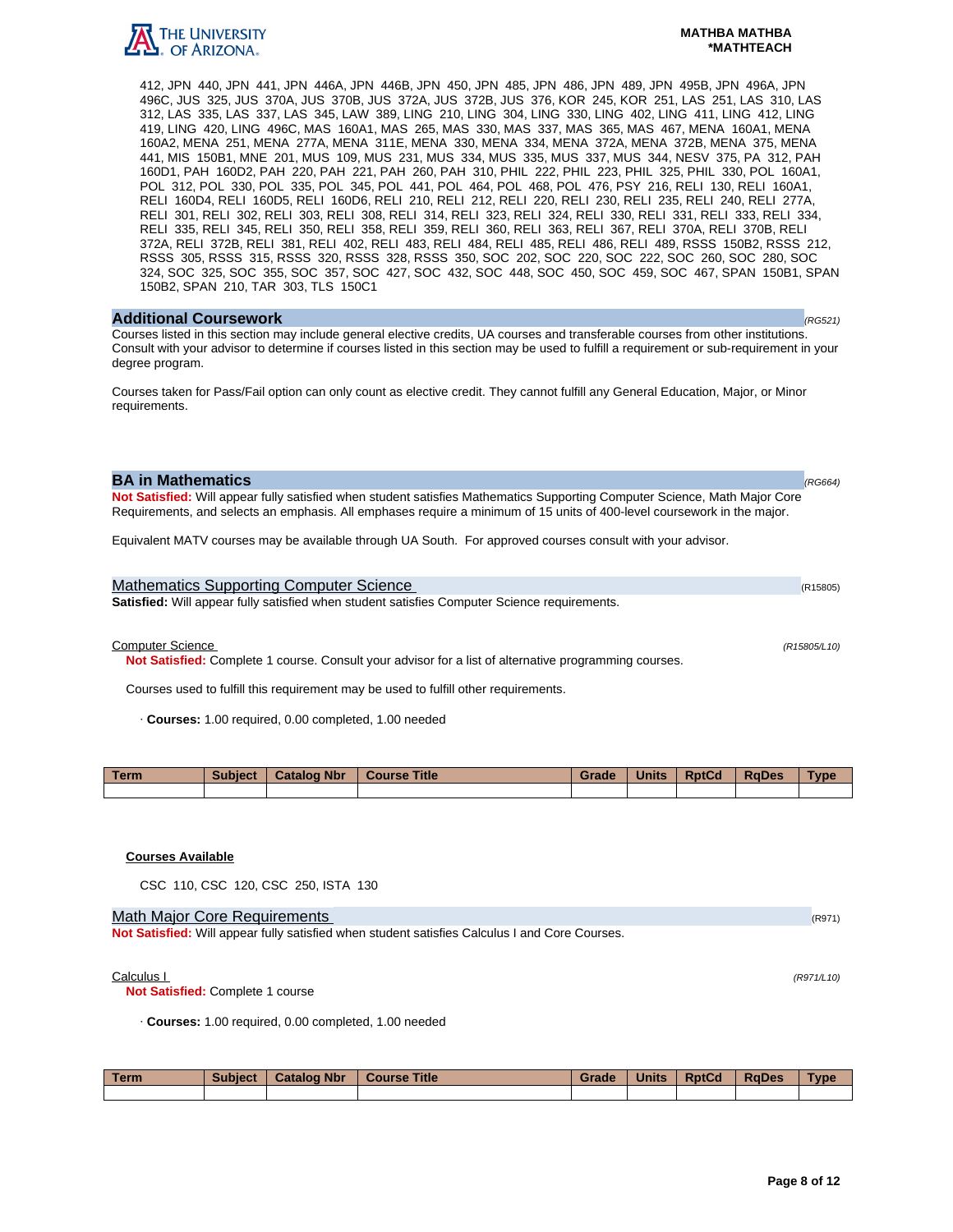

# **Courses Available**

MATH 122B, MATH 125

Core Courses (R971/L50) **Not Satisfied:** Complete 5 courses. Credit allowed for only one course in each pair: MATH 313 or MATV 313, MATH 323 or MATV 323, MATH 355 or MATV 355. MATV courses are only available to UA South students.

· **Courses:** 5.00 required, 0.00 completed, 5.00 needed

| Term | Subject   Catalog Nbr   Course Title | Grade | Units RptCd | RqDes | <b>Type</b> |
|------|--------------------------------------|-------|-------------|-------|-------------|
|      |                                      |       |             |       |             |
|      |                                      |       |             |       |             |
|      |                                      |       |             |       |             |
|      |                                      |       |             |       |             |
|      |                                      |       |             |       |             |

# **Courses Available**

MATH 129, MATH 223, MATH 313, MATH 323, MATH 355, MATV 313, MATV 323, MATV 355

# **Emphasis in Mathematics Education Contract Contract Contract Contract Contract Contract Contract Contract Contract Contract Contract Contract Contract Contract Contract Contract Contract Contract Contract Contract Cont**

**Not Satisfied:** Will appear fully satisfied when student satisfies Education Emphasis Course Requirements, Constitution Requirement, and Graduation Requirements.

Equivalent MATV courses may be available through UA South. For approved courses consult with your advisor.

# **Education Emphasis Requirements** (R987) **CONSIDERING INCORPORATION** (R987)

**Not Satisfied:** Will appear satisfied when student has satisfied Education Math courses and Professional Education course requirements.

Education Emphasis Required Courses (R987/L10)

**Not Satisfied:** Complete 5 courses

· **Courses:** 5.00 required, 0.00 completed, 5.00 needed

| <b>Term</b> | <b>Subject</b> | <b>Catalog Nbr</b> | Course Title | Grade | Units | RptCd | <b>RgDes</b> | <b>Type</b> |
|-------------|----------------|--------------------|--------------|-------|-------|-------|--------------|-------------|
|             |                |                    |              |       |       |       |              |             |
|             |                |                    |              |       |       |       |              |             |
|             |                |                    |              |       |       |       |              |             |
|             |                |                    |              |       |       |       |              |             |
|             |                |                    |              |       |       |       |              |             |

#### **Courses Available**

DATA 361, MATH 315, MATH 330, MATH 361, MATH 404, MATH 407

Professional Education Requirements **Example 2018** (R987/L20) **Not Satisfied:** Complete 7 courses

· **Courses:** 7.00 required, 0.00 completed, 7.00 needed

| <b>Term</b> | <b>Subject</b> | <b>Catalog Nbr</b> | <b>Title</b><br>Course | Grade | <b>Units</b> | <b>RptCd</b> | <b>RaDes</b> | Type |
|-------------|----------------|--------------------|------------------------|-------|--------------|--------------|--------------|------|
|             | EDP            | 301                |                        |       |              |              |              |      |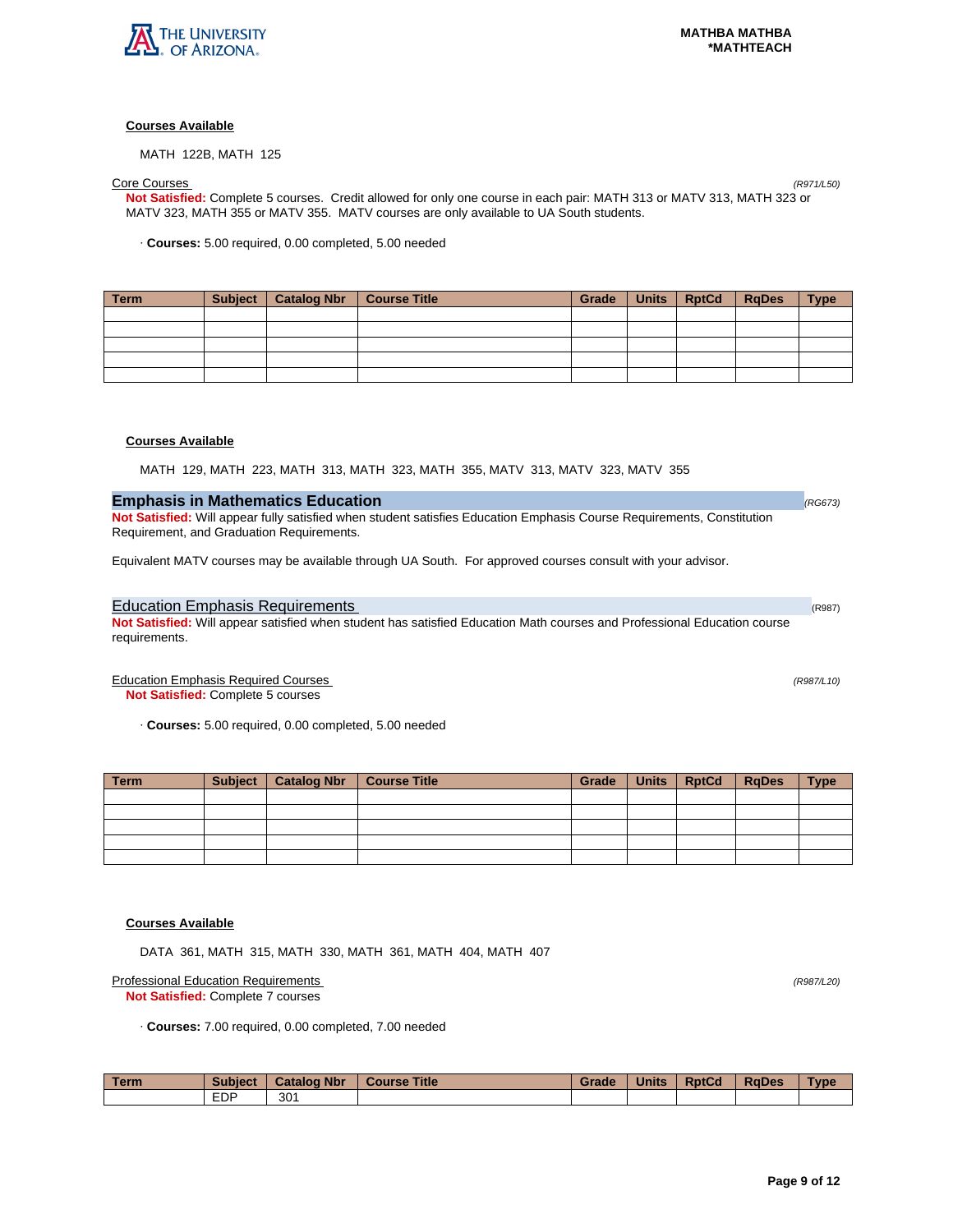

| <b>Term</b> | <b>Subject</b> | <b>Catalog Nbr</b> | <b>Course Title</b> | Grade | <b>Units</b> | <b>RptCd</b> | <b>R</b> qDes | <b>Type</b> |
|-------------|----------------|--------------------|---------------------|-------|--------------|--------------|---------------|-------------|
|             | <b>MATH</b>    | 205                |                     |       |              |              |               |             |
|             | <b>MATH</b>    | 406A               |                     |       |              |              |               |             |
|             | MATH           | 406B               |                     |       |              |              |               |             |
|             | <b>MATH</b>    | 494C               |                     |       |              |              |               |             |
|             | <b>SERP</b>    | 400                |                     |       |              |              |               |             |
|             | <b>TLS</b>     | 435                |                     |       |              |              |               |             |

# **Courses Available**

EDP 301, MATH 205, MATH 406A, MATH 406B, MATH 494C, SERP 400, TLS 435

Structured English Immersion Requirement (R987/L25)

**Not Satisfied:** Complete 1 course

· **Courses:** 1.00 required, 0.00 completed, 1.00 needed

| <b>Term</b> | <b>Subject</b> | <b>Catalog Nbr</b> | <b>Course Title</b> | Grade | <b>Units</b> | <b>RptCd</b> | <b>RaDes</b> | <b>Type</b> |
|-------------|----------------|--------------------|---------------------|-------|--------------|--------------|--------------|-------------|
|             |                |                    |                     |       |              |              |              |             |

#### **Courses Available**

LCEV 408, TLS 416

Major 400-level Upper Division (R987/L30)

**Not Satisfied:** A minimum of 15 units of 400-level upper-division major coursework must be completed.

· **Units:** 15.00 required, 0.00 completed, 15.00 needed

| <b>Term</b> | Subject   Catalog Nbr | Course Title | Grade | Units RptCd | <b>RgDes</b> | <b>Type</b> |
|-------------|-----------------------|--------------|-------|-------------|--------------|-------------|
|             |                       |              |       |             |              |             |
|             |                       |              |       |             |              |             |
|             |                       |              |       |             |              |             |
|             |                       |              |       |             |              |             |
|             |                       |              |       |             |              |             |

# Constitution Requirement (R15807)

**Satisfied:** Will appear completely satisfied when student has satisfied POL 210. Students who pass the AEPA constitutions exam may have this requirement waived; speak to your advisor for details.

# Constitution Requirement (R15807/L10)

**Not Satisfied:** Complete POL 210

· **Courses:** 1.00 required, 0.00 completed, 1.00 needed

| Term. | <b>Subject</b> | <b>Catalog Nbr</b> | <b>Course Title</b> | Grade | <b>Units</b> | <b>RptCd</b> | <b>RaDes</b> | <b>Type</b> |
|-------|----------------|--------------------|---------------------|-------|--------------|--------------|--------------|-------------|
|       | <b>POL</b>     | 210                |                     |       |              |              |              |             |

# **Courses Available**

POL 210

**Education Emphasis Graduation Requirements** (R1171) **CONVERTIGATION** (R1171)

**Not Satisfied:** Will appear completely satisfied when student has satisfied Mid Career Writing Assessment, minimum Major GPA,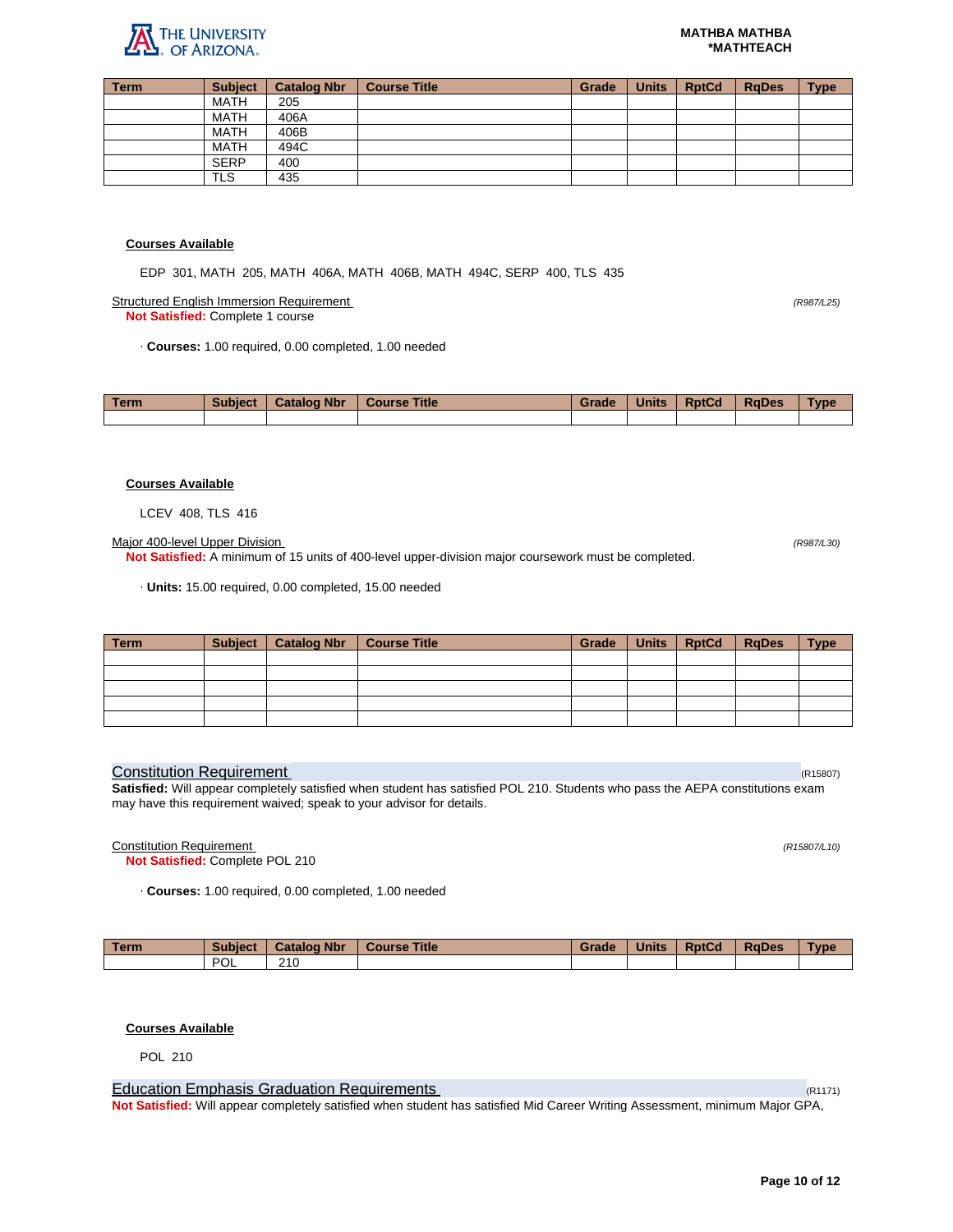

Major Residency, and a minimum number of units of Major Upper Division course work.

Mid Career Writing Assessment (R1171/L3)

**Not Satisfied:** Complete 2nd semester English Composition with a B grade or higher. Students who do not earn a grade of B or higher in 2nd semester English Composition must also satisfy a college or department writing requirement. Consult your major advisor if you do not earn a grade of B or higher in 2nd semester English Composition.

· **Courses:** 1.00 required, 0.00 completed, 1.00 needed

| Term | <b>Subject</b> | <b>Catalog Nbr</b> | <b>Course Title</b> | Grade | <b>Units</b> | <b>RptCd</b> | <b>RaDes</b> | <b>Type</b> |
|------|----------------|--------------------|---------------------|-------|--------------|--------------|--------------|-------------|
|      |                |                    |                     |       |              |              |              |             |

# Major GPA (R1171/L10)

**Satisfied:** A minimum 2.0 GPA is required in the major coursework.

· **Units:** 0.00 completed

· **GPA:** 2.000 required, 0.000 completed

Major Units (R1171/L15)

**Not Satisfied:** A minimum of 72 units must be completed in the major.

· **Units:** 72.00 required, 0.00 completed, 72.00 needed

| <b>Term</b> | <b>Subject</b> | <b>Catalog Nbr</b> | <b>Course Title</b> | Grade | <b>Units</b> | <b>RptCd</b> | <b>RqDes</b> | <b>Type</b> |
|-------------|----------------|--------------------|---------------------|-------|--------------|--------------|--------------|-------------|
|             |                |                    |                     |       |              |              |              |             |
|             |                |                    |                     |       |              |              |              |             |
|             |                |                    |                     |       |              |              |              |             |
|             |                |                    |                     |       |              |              |              |             |
|             |                |                    |                     |       |              |              |              |             |
|             |                |                    |                     |       |              |              |              |             |
|             |                |                    |                     |       |              |              |              |             |
|             |                |                    |                     |       |              |              |              |             |
|             |                |                    |                     |       |              |              |              |             |
|             |                |                    |                     |       |              |              |              |             |
|             |                |                    |                     |       |              |              |              |             |
|             |                |                    |                     |       |              |              |              |             |
|             |                |                    |                     |       |              |              |              |             |
|             |                |                    |                     |       |              |              |              |             |
|             |                |                    |                     |       |              |              |              |             |
|             |                |                    |                     |       |              |              |              |             |
|             |                |                    |                     |       |              |              |              |             |
|             |                |                    |                     |       |              |              |              |             |
|             |                |                    |                     |       |              |              |              |             |
|             |                |                    |                     |       |              |              |              |             |
|             |                |                    |                     |       |              |              |              |             |
|             |                |                    |                     |       |              |              |              |             |
|             |                |                    |                     |       |              |              |              |             |
|             |                |                    |                     |       |              |              |              |             |

Major Residency (R1171/L20)

**Not Satisfied:** A minimum of 18 units in the pre-major, supporting coursework, professional core, and/or major must be taken at the University of Arizona.

· **Units:** 18.00 required, 0.00 completed, 18.00 needed